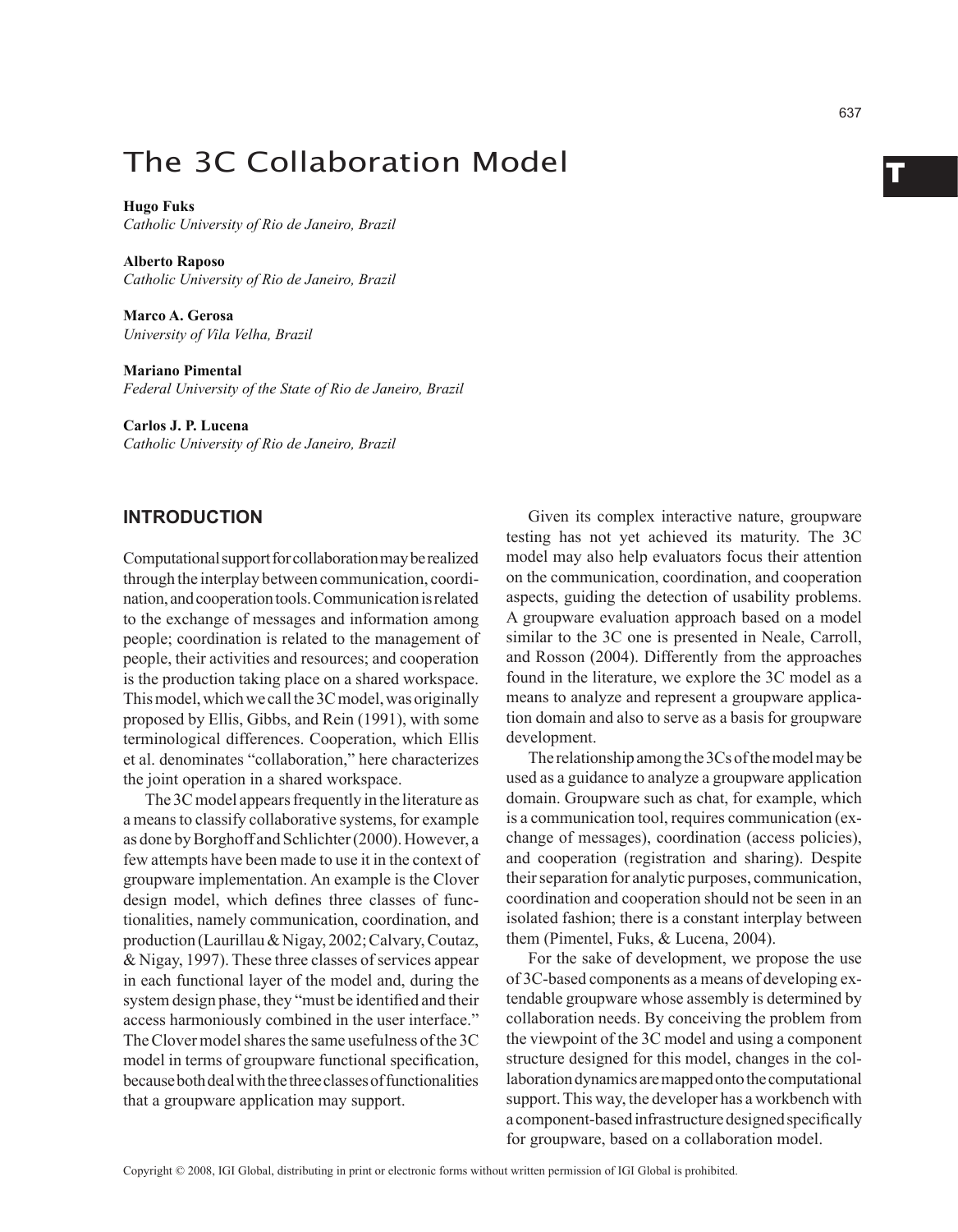## **INSTANTIATING THE 3C MODEL**

Below we present three different groupwork domains that illustrate that the iterative nature of collaboration may be represented as cycles connecting the 3Cs.

We start with the groupwork domain represented in Figure 1. According to this instantiation of the 3C model, while communicating, people negotiate and make decisions. While coordinating themselves, they deal with conflicts and organize their activities in a manner that prevents loss of communication and of cooperation efforts. Cooperation is the joint operation of members of the group in a shared space, seeking to execute tasks, and generate and manipulate cooperation objects. The need for renegotiating and for making decisions about unexpected situations that appear during cooperation may demand a new round of communication, which will require coordination to reorganize the tasks to be executed during cooperation.

Considering media spaces (Mackay, 1999), which are multimedia-enhanced spaces aimed at informal communication among people, the 3C model may be instantiated according to Figure 2a. The media space itself is the shared space. Since it is aimed at informal communication, its main goal is actually to create opportunities for informal meetings, which are coordinated by the standing social protocol, for example, by accessing the availability of remote colleagues. These meetings generate conversation, which may occur using the media provided by the system or any other available means, such as telephones.

Another example is the family calendar (Figure 2b). The main reason for the family calendar is to schedule family activities. Modern family members have a variety of conflicting interests that can render last evening defined schedules ineffective next morning. In order to restore proper family coordination, negotiation among family members is needed. "This process involves seeing what has already been scheduled…and negotiating errand, ride, and other responsibilities are needed" (Elliot & Carpendale, 2005, p.4). The reconciliation obtained after the negotiation round is placed on the shared calendar. But as life never stops, next morning the cycle may start all over again.

These cycles show the iterative nature of collaboration. The participants obtain feedback from their actions and feedthrough from the actions of their companions by means of awareness information related to the interaction among participants (Gerosa, Fuks, & Lucena, 2003). This information mediates each of the 3Cs, which are detailed in the next sessions.

#### **COMMUNICATION**

The designer of a communication tool defines the communication elements that will set the communication channel between the interlocutors, taking into consideration the specific usage that is being planned for the tool (time, space, purpose, dynamics, and types of participants) and other factors such as privacy, development and execution restrictions, information overload, and so forth. Then, these elements are mapped onto software components that provide support to the specific needs.

The first communication element that must be considered is the choice of media. They can be textual, spoken, pictorial, or gestured—for example in a video

*Figure 1. 3C collaboration model instantiated for group work*

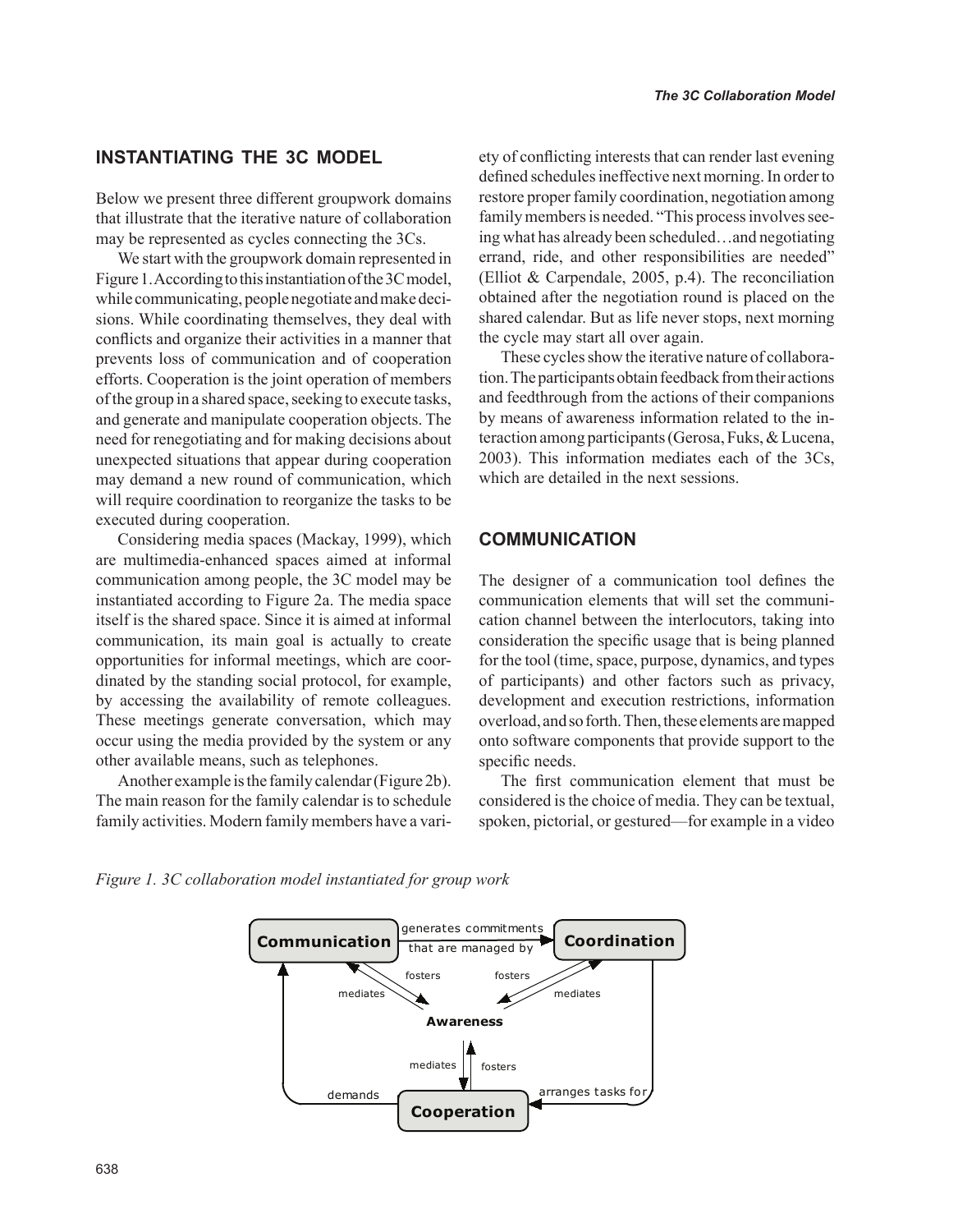



*Figure 2. 3C collaboration model instantiated for the media space and for the family calendar domains*

or avatar form. The media adopted restrict and influence the vocabulary used in the conversation, which is also influenced by the context.

The *transmission mode* defines whether the information is transmitted in blocks or continuously. In an audio or videoconference and in some chat tools the information is transmitted continuously as it is generated. In asynchronous and in other chat and messenger tools the information is transmitted in blocks: The author edits the message and it is only sent with an explicit command. Asynchronous communication tools are used when one wants to enhance reflection by the interlocutors, since they will have more time before they act, while synchronous tools are used for communication bursts. Restrictions policy is another communication element. For example, it is possible to restrict the text's size, characters allowed, bit rate (for video and audio), allowed vocabulary, and so on. These restrictions are used in some tools to reduce information overload and to save bandwidth.

Meta-information complements the information being transmitted in the body of the message. Common meta-information available in communication tools are the subject of the message, its date, priority, and category.

Conversation structure defines how messages are structured, which can be in a linear, hierarchical, or network form. The conversation structure makes the relations between messages, which are usually implicit within the text, visually explicit. The linear form is used when there are not so many message interconnections, the chronological order of the messages is relevant and fluency in the conversation is desired. Hierarchical structuring is appropriate when the relationships between messages, such as questions and answers, need to be quickly identified. However, as there is no way to link messages from two different branches, the tree can

only grow wide and, thus, the discussion takes place in diverging lines (Stahl, 2001). Network structuring can be used to seek convergence in the discussion.

Conversation paths can be used to restrict the possible directions the conversation can take. Conversation paths formalize the conversation and it is not recommended when fluency is desired.

In order to provide proper support to communication, the designer should also take into account coordination and cooperation elements. Coordination elements deal with access policies to the communication channel, while cooperation elements deal with information rendering and registration.

#### **COORDINATION**

Coordination may be viewed as the link connecting the other two Cs in order to enforce the success of collaboration. This is more clearly observed when we analyze the elements that need to be coordinated, namely people, resources, and tasks. The coordination of people, for example, is deeply related to communication and context. The coordination of resources, on the other hand, is related to the shared space (i.e., cooperation). For this reason, coordination aspects also appear in the discussion about the other Cs of the model. In this section, we focus on the coordination of tasks. The management of the tasks being carried out consists in managing interdependencies between tasks that are carried out to achieve a goal (Malone & Crowston, 1990).

Some computer-supported collaborative activities, the so-called *loosely integrated* collaborative activities are deeply associated with social relations and are generally satisfactorily coordinated by the standing social protocol, which is characterized by

T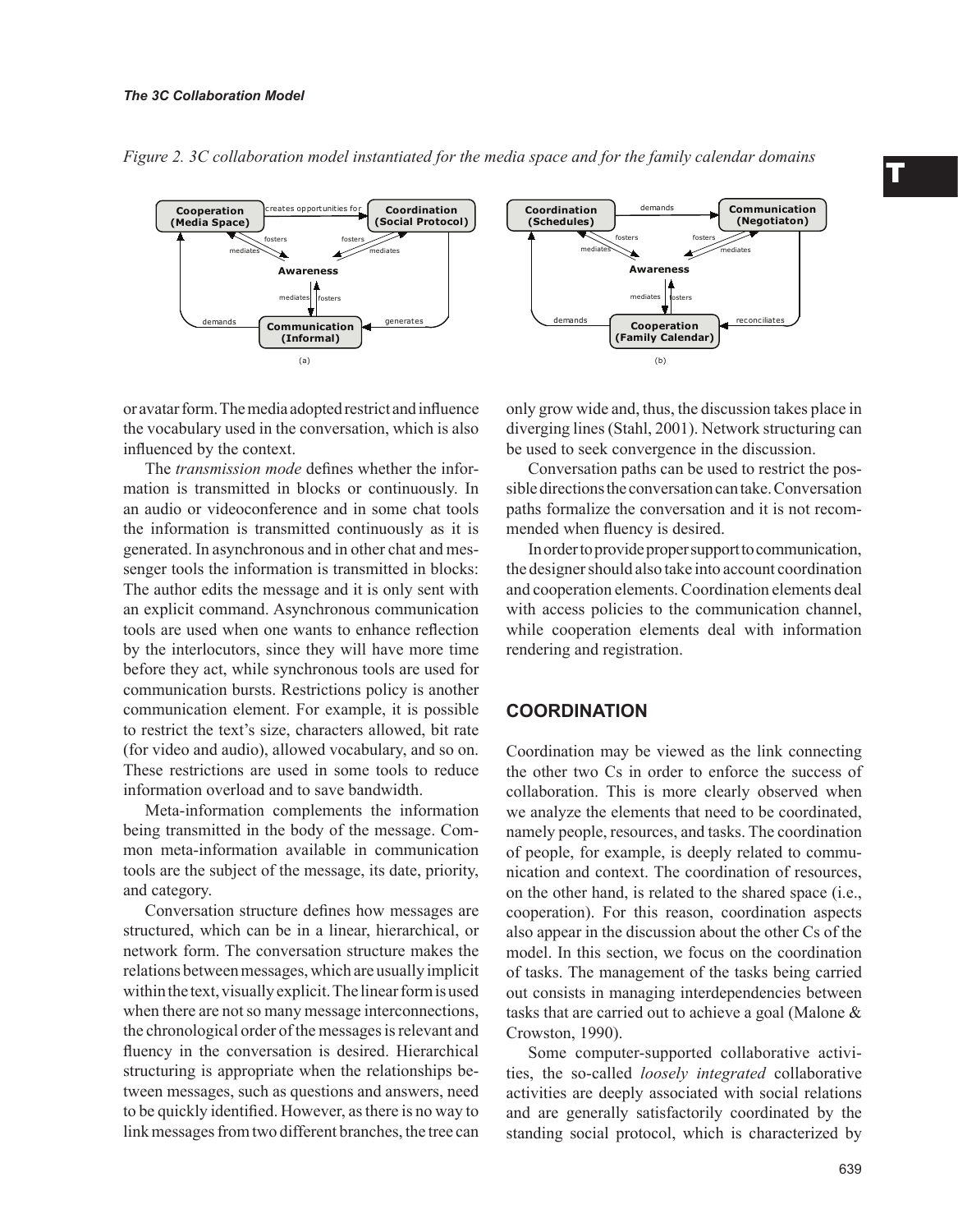the absence of any computer-supported coordination mechanism—"a specialized software device, which interacts with a specific software application so as to support articulation work" (Schmidt & Simone, 1996, p. 184)—among the tasks, trusting the users' abilities to mediate interactions. Coordination, in these situations, is contextually established and strongly dependent on mutual awareness. Through awareness information, the participants detect changes in plans and understand how the work of their colleagues is getting along (Dourish  $& Belloti, 1992$ ). However, there are also the so-called *tightly integrated* collaborative activities, whose tasks are highly interdependent, as the name suggests. They require sophisticated coordination mechanisms in order to be supported by computer systems.

The great challenge of the designer in designing coordination mechanisms in groupware is to achieve flexibility without losing the regulation, which is necessary in some situations in which the social protocol is not enough. The system should not impose rigid work or communication patterns, but rather offer the user the possibility to use, alter, or simply ignore them. Thus, coordination flexibility and accessibility should be pursued by groupware designers. Flexibility is related to the possibility of dynamically allowing redefinition and temporary modifications in the coordination scheme. Accessibility is related to exposing the coordination mechanisms to system users rather than having them deeply embedded in the system's implementation.

Coordination may take place on the temporal and on the object levels (Ellis & Wainer, 1994). On the temporal level, coordination defines the sequence of tasks that makes up an activity. On the object level, coordination describes how to handle the sequential or simultaneous access of multiple participants through the same set of cooperation objects (Raposo & Fuks, 2002).

Communication and coordination, although crucial, are not enough. Given that coordination is required to manage the tasks; according to the 3C model it is also necessary to provide a shared workspace where cooperation will take place (Raposo, Gerosa,  $& Fuks$ , 2004).

#### **COOPERATION**

Cooperation is the joint operation during a session within a shared workspace. Group members cooperate by producing, manipulating, and organizing information, and by building and refining cooperation objects, such as documents, spreadsheets, artwork, and so forth. The shared workspace provides a number of tools for managing these artifacts, such as the recording and the recovery of previous versions, access control and permission. By recording the information exchanged, the group is able to count on collective memory, which can be consulted whenever necessary to recover the history of a discussion or the context in which a decision was made.

Production is dependent on how the shared workspace is structured to present the cooperation objects and the interaction that is taking place there. In a face-to-face situation, a large part of how we maintain a sense of who is around and what is going on is related to being able to see and hear events or actions with little conscious effort. On the other hand, in a computer-supported workspace, awareness support is less effective since the means for making information available to sensory organs are limited; however, irrelevant information can be filtered in a way that reduces distractions that usually affect face-to-face collaboration.

Individuals seek the awareness information necessary to create a shared context and to anticipate actions and requirements related to their collaboration goals. Thus, it becomes possible to interpret the intentions of the members of the group in such a way that one can provide assistance in terms of their work whenever it is convenient and needed (Baker, Greenberg, & Gutwin, 2001).

The designer of a digital environment must identify what awareness information is relevant, how it will be obtained, where it is needed and how to display it. Excessive information can cause overload and disrupt the collaboration flow. To avoid disruption, it is necessary to balance the need to supply information with care to avoid distracting the attention required to work. The supply of information in an asynchronous, structured, filtered and summarized form can accomplish this balance (Kraut & Attewell, 1997). The big picture should be supplied and individuals could select which parts of the information they want to work with, leaving further details to be obtained when required. There must also be some form of privacy protection. The shared space must be conceived in a way that group members could seamlessly move from awareness to work.

The register of group interactions is filed, catalogued, categorized and structured within cooperation objects. Ideas, facts, questions, points of view, conversations,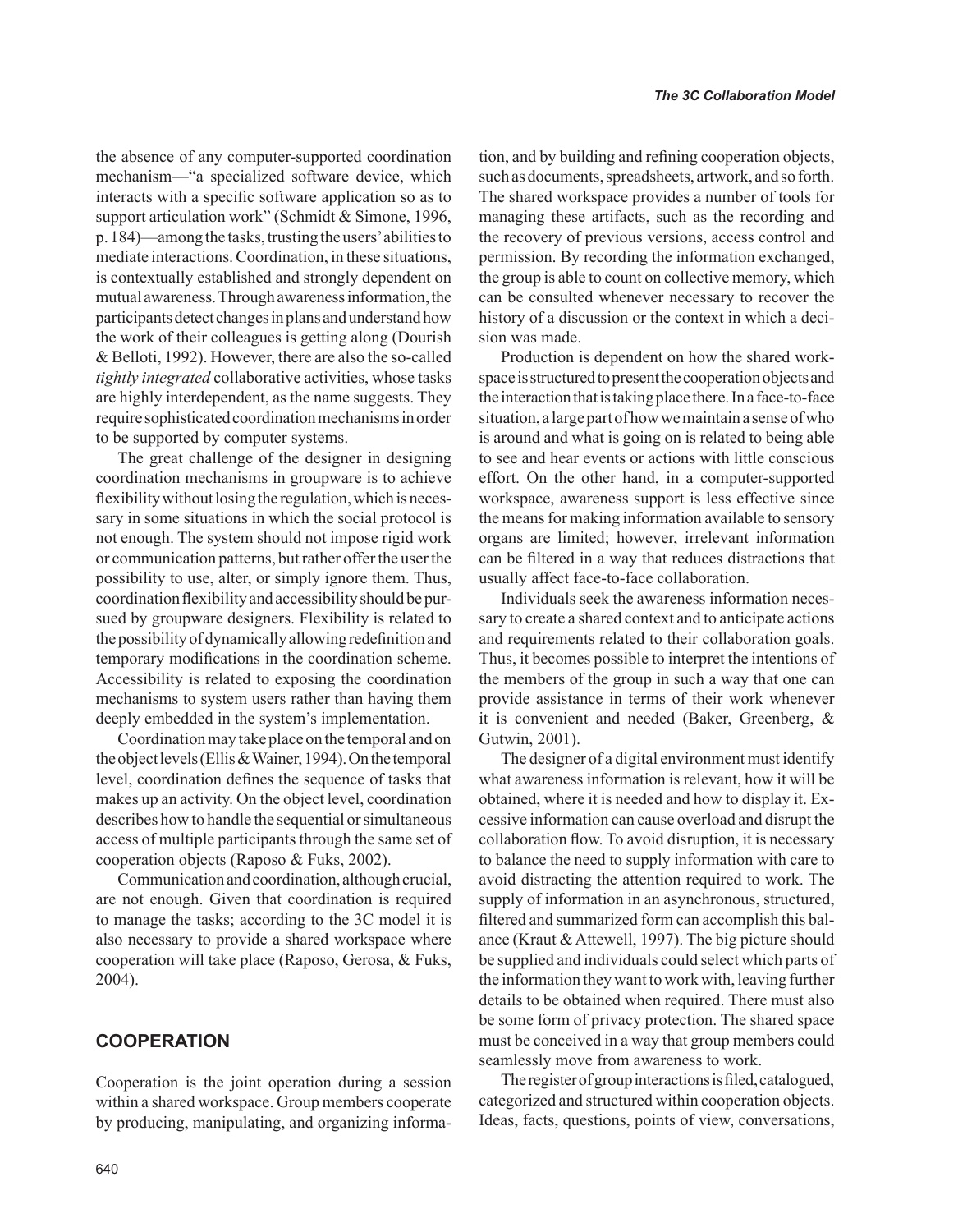discussions, decisions, and so on, are retrievable, pro-<br>valuation (tasks and exams) as well as a tool that allows<br>viding a history of the collaboration and the context monitoring group participation (follow-up reports). viding a history of the collaboration and the context in which learning took place.

## **DESIGN AND IMPLEMENTATION ISSUES**

The 3C collaboration model has been used as a basis for the development of the AulaNet Learning Management System. AulaNet is a freeware web-based environment for teaching and learning. It has been under development since June 1997 by the Software Engineering Laboratory of the Catholic University of Rio de Janeiro (PUC-Rio) (Fuks, Raposo, Gerosa, & Fuks, 2005).

The AulaNet environment's services are subdivided into communication, coordination and cooperation services, as can be seen in Figure 3. The communication services provide tools for forum-style asynchronous text discussion (*conferences*), chat-style synchronous text discussion (*debate*) (Fuks, Pimentel, & Lucena, 2006), instant message exchange between simultaneously connected learners (*instant messaging*), and individual electronic mail with the mediators (*message to participants*) and with the whole class, in a list-server style (*message to the class*).

Coordination services support the management and the enforcement of group activities. In AulaNet, coordination services include tools for notification (*notices*),

evaluation (*tasks* and *exams*) as well as a tool that allows monitoring group participation (*follow-up reports*). Cooperation services in AulaNet include *Lessons* and *Documentation*, a list of course references (*bibliography* and Webliography) and course co-authoring support, both for teachers (teacher co-authoring) and for learners (learner co-authoring).

In developing groupware, the requirements are rarely clear enough to allow for a precise specification of the system's behavior in advance. Groupware development is evolutionary in the sense that it is difficult to predict how a particular group will collaborate and each group has highly distinct characteristics and objectives (Gutwin & Greenberg, 2000). By involving a group, the possibilities of interactions multiply and the demand for synchronism and solving deadlocks increases, posing problems in the construction of suitable interaction mechanisms and conducting tests.

This scenario is suitable for the application of component-based development techniques, which provide the flexibility needed in projects with changing requirements. Groupware services can be seen as groupware components that are plugged and unplugged from the system. The system's architecture comprises component frameworks that define overall invariants and protocols for plugging components.

AulaNet services were developed using a component-framework-based architecture, as can be seen in Figure 4. There is a common structure implemented by the collaboration framework, which defines the skeleton

*Figure 3. Classification of AulaNet services based on the 3C model. The 3C triangle appears in Borghoff and Schlichter (2000).* 

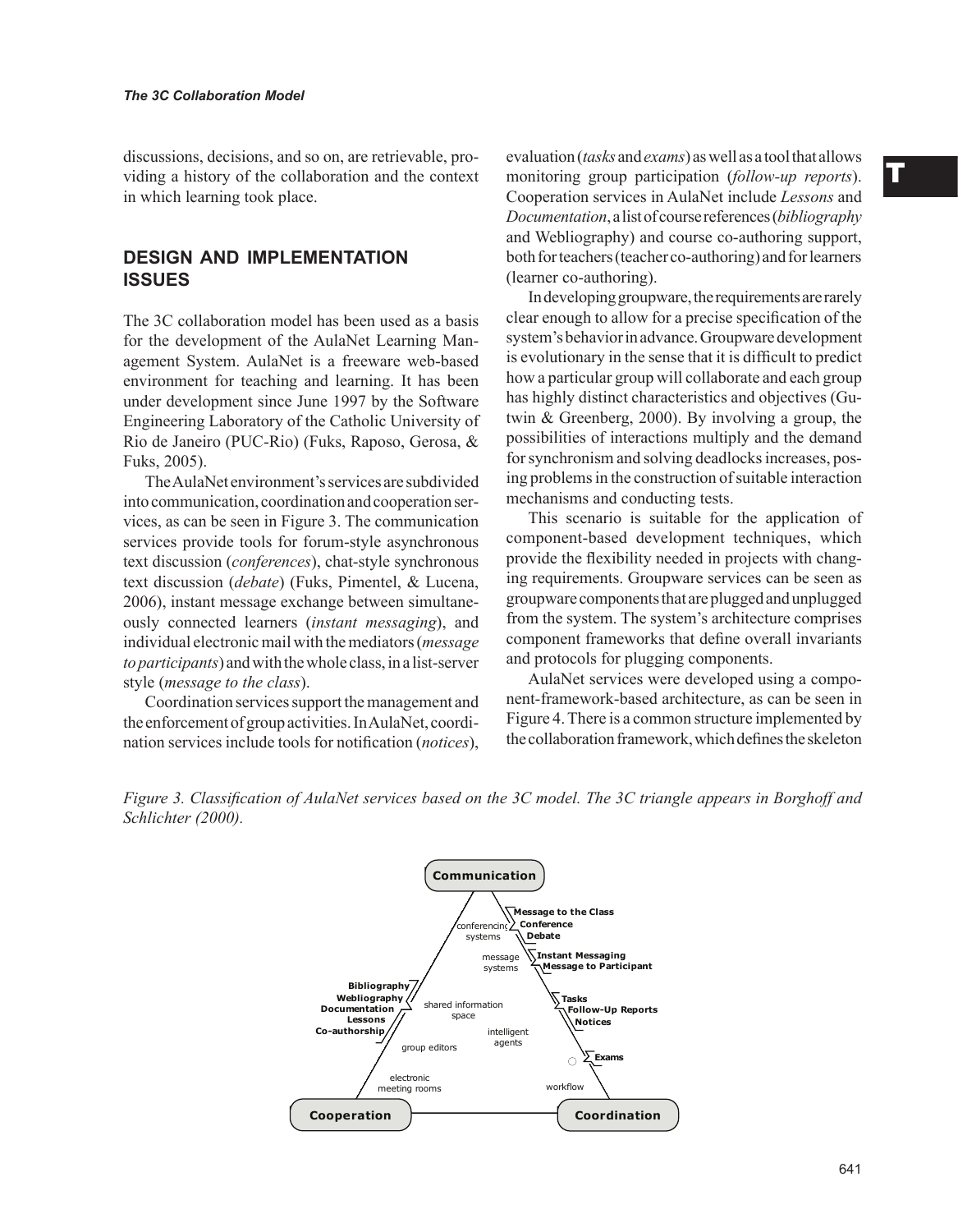*Figure 4. Architecture of a collaboration service*



of the services, and plugged to this framework there are the communication, the coordination and the cooperation component frameworks, which support each C of the 3C model. Class frameworks are used to implement components, which are plugged to the corresponding C-framework and implement the specific functionalities of the service (Gerosa et al., 2005).

For example, using the communication class framework, the developer implements components for synchronous and asynchronous communication, message transmission etc. Using coordination class framework, components for task management, participation follow-up, workflow, and so on are implemented. Using cooperation class framework, components for managing the shared space and its awareness elements, version management, among others are implemented.

## **CONCLUSION**

Groupware systems are evolutionary because the composition and the characteristics of workgroups change with time, as well as the tasks that need to be executed. For this reason, even if a groupware designer is able to develop an "optimal" application for a group, it will eventually become inadequate due to new situations and problems that certainly will appear.

Ideally, groupware should be prototyped because collaborative systems are especially prone to failure (Grudin, 1989), hence demanding iterative evaluation during their development. However, given the excessive cost of throwing code away, as demanded by "pure" prototyping (Brooks, 1975), an incremental model can be considered more adequate, leading to the development of more advanced prototypes in the subsequent cycles.

In face of construction and maintenance difficulties, the groupware developer spent more time dealing with technical difficulties than moderating and providing support to the interaction among users. Such problems led to the need to create a quicker and more effective way to develop groupware in which low-level complexities resulting from distributed and multi-user systems were encapsulated into infrastructure components of the architecture. Besides, the concepts of the domain's modeling should permeate all other activities and artifacts of the application's development. This way, the modeling done during the domain analysis could be mapped to implementation, thus increasing productivity in groupware development and maintenance and making the applications more adequate to the users' collaboration needs.

The 3C collaboration model defines three types of services that a groupware may support. The concepts and representation models described in this paper can be used to provide a common language for representing and describing the collaboration aspects of a workgroup and to guide the functional specification and the implementation of computational support for group work.

## **ACKNOWLEDGMENT**

The AulaNet project is partially financed by Fundação Padre Leonel Franca and by the Ministry of Science and Technology through its Program Multi-Agent Systems for Software Engineering Project (ESSMA) grant  $n^{\circ}$  552068/2002-0. It is also financed by individual grants awarded by the National Research Council to: Carlos José Pereira de Lucena nº 300031/92-0, Hugo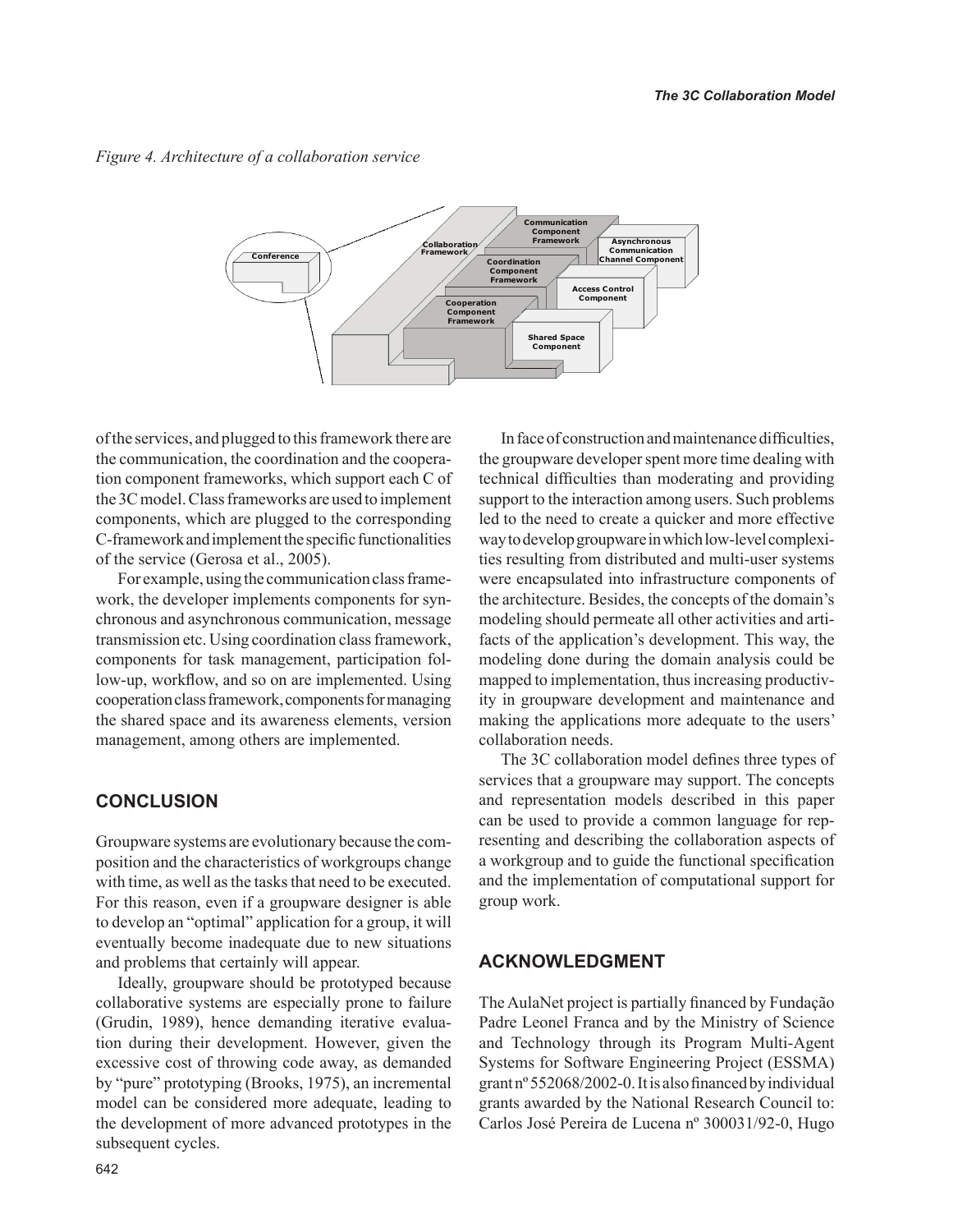Fuks nº 301917/2005-1, and Marco Aurélio Gerosa nº Fuks H., Pimentel, M., & Lucena, C. J. P. (2006).<br>140103/02-3. Thanks to Prof. Marcelo Gattass, Head of R-U-Typing-2-Me? Evolving a chat tool to increase 140103/02-3. Thanks to Prof. Marcelo Gattass, Head of Tecgraf/PUC-Rio, a group mainly funded by Petrobras, Brazilian Oil & Gas Company.

## **REFERENCES**

Baker, K., Greenberg, S., & Gutwin, C. (2001). Heuristic evaluation of groupware based on the mechanics of collaboration. In M. Little & L. Nigay (Eds.), *Proceedings of 8<sup>th</sup>* IFIP International Conference (EHCI 2001) (pp. 123-139), Lecture Notes in Computer Science Vol. 2254. Berlin: Springer-Verlag.

Borghoff, U. M., & Schlichter, J. H. (2000). Computer*supported cooperative work: Introduction to distributed applications*. Berlin: Springer-Verlag.

Brooks, F. P. Jr. (1975). Plan to throw one away. In F. P. Brooks, Jr. (Ed.), *The mythical man-month: Essays on software engineering* (pp. 115-123). Reading, MA: Addison-Wesley.

Calvary, G., Coutaz, J., & Nigay, L. (1997). From singleuser architectural design to PAC\*: A generic software architectural model for CSCW. In S. Pemberton (Ed.), *Proceedings of the Conference on Human Factors in Computing Systems (CHI'97)* (pp. 242-249). New York: ACM Press.

Dourish, P., & Belloti, V. (1992). Awareness and coordination in shared workspaces. In J. Turner & R. Kraut (Eds.), *Proceedings of the Conference on Computer-Supported Cooperative Work (CSCW)* (pp. 107-114). New York: ACM Press.

Elliot, K., & Carpendale, S. (2005). *Awareness and coordination: A calendar for families* (Technical Report 2005-791-22). Calgary, Canada: University of Calgary, Department of Computer Science.

Ellis, C. A., Gibbs, S.J.,  $\&$  Rein, G. L. (1991). Groupware: Some issues and experiences. *Communications of the ACM, 34*(1), 38-58.

Ellis, C. A., & Wainer, J. (1994). A conceptual model of groupware. In T. Malone (Ed.), *Proceedings of the Conference on Computer-Supported Cooperative Work (CSCW)* (pp. 79-88). New York: ACM Press.

R-U-Typing-2-Me? Evolving a chat tool to increase understanding in learning activities. *International Journal of Computer-Supported Collaborative Learning, 1*(1), 117-142.

Fuks, H., Raposo, A. B., Gerosa, M. A., & Lucena, C. J. P. (2005). Applying the 3C model to groupware development. *International Journal of Cooperative Information Systems (IJCIS), 14*(2-3), 299-238.

Gerosa, M. A., Fuks, H., & Lucena, C. J. P. (2003). Analysis and design of awareness elements in collaboration digital environments: A case study in the AulaNet learning environment. *The Journal of Interactive Learning Research, 14*(3), 315-332.

Gerosa, M. A., Pimentel, M., Fuks, H., & Lucena, C. J.  $P(2005)$ . No need to read messages right now: Helping mediators to steer educational forums using statistical and visual information. In T. Koschmann, T. -W. Cha, & D. D. Suthers (Eds.), *Proceedings of Computer Supported Collaborative Learning* (pp. 160-169). Mahwah, NJ: Lawrence Erlbaum Associates.

Grudin, J. (1989). Why groupware applications fail: Problems in design and evaluation. *Office: Technology and People, 4*(3), 245-264.

Gutwin, C., & Greenberg, S. (2000). The mechanics of collaboration: Developing low cost usability evaluation methods for shared workspaces. In R. D. Sriram & N. Shahmehri (Eds.), *Proceedings of the IEEE 9th Workshop on Enabling Technologies: Infrastructure for Collaborative Enterprises, WET ICE* (pp. 98-103). Washington, DC: IEEE Computer Society Press.

Kraut, R. E., & Attewell, P. (1997). *Media use in global corporation: Electronic mail and organisational knowledge, research milestone on the information highway*. Mahwah, NJ: Lawrence Erlbaum Associates.

Laurillau, Y., & Nigay, L. (2002). Clover architecture for groupware. In E. F. Churchill, J. McCarthy, C. Neuwirth,  $&$  T. Rodden (Eds.), *Proceedings of the Conference on*  $Computer-Supported Cooperative Work (CSCW)$  (pp. 236-245). New York: ACM Press.

Mackay, W. E. (1999). Media spaces: Environments for informal multimedia interaction. In M. Beaudouin-Lafon (Ed.), *Computer supported co-operative work*: *Trends in software* (Vol. 7, pp. 55-82). Chichester, England: John Wiley & Sons.